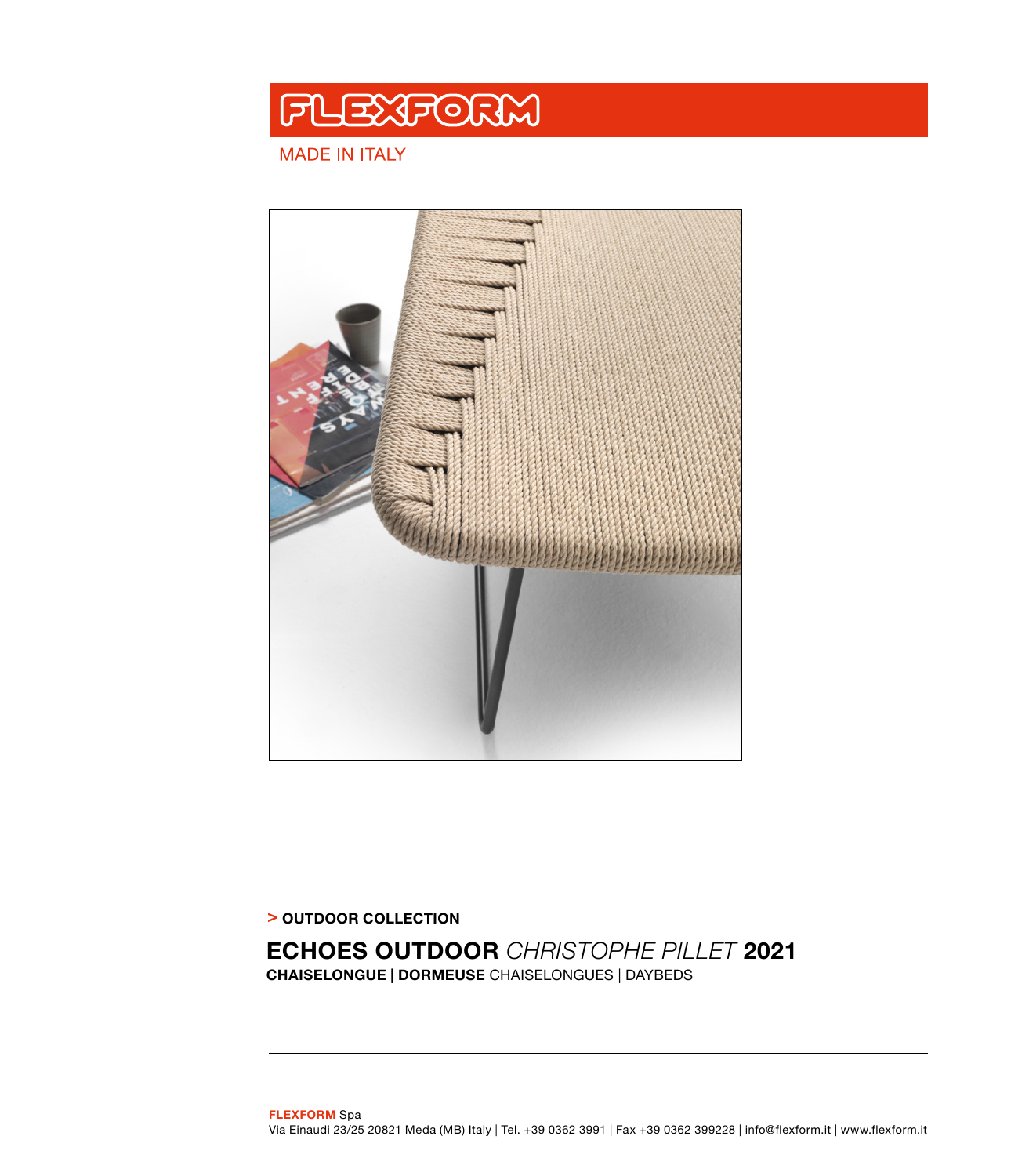# **ECHOES OUTDOOR** *| CHRISTOPHE PILLET |* **2021**

# **Struttura**

in acciaio inox 316 nelle finiture elettrolucidato o verniciato a forno con polveri epossidiche nei colori bianco 100, rosso vino 405, verde kaki 705, brunito o nella finitura opaca nei colori sabbia, verde, mattone e bianco

## Seduta e schienale

in acciaio inox 316 con intreccio in cordoncino in polipropilene opaco nei colori naturale 8102, ghiaccio 8103, antracite 8105, paglia 8101

#### Piedi

poggia a terra su puntali in materiale termoplastico

#### **Cover**

in materiale impermeabile. A richiesta e con supplemento di prezzo

#### *Structure*

*in electropolished 316 stainless steel; or, with epoxy powder-coat finish in white 100, wine red 405, or khaki green 705; burnished; or with matte finish in sand, green, brick or white*

#### *Seat and backrest*

*in 316 stainless steel with woven matt polypropylene cord in natural 8102, ice 8103, anthracite 8105 or straw 8101 color*

## *Feet*

*rest on tips made of thermoplastic material*

#### *Cover*

*in waterproof material; cover is upon request, with upcharge*

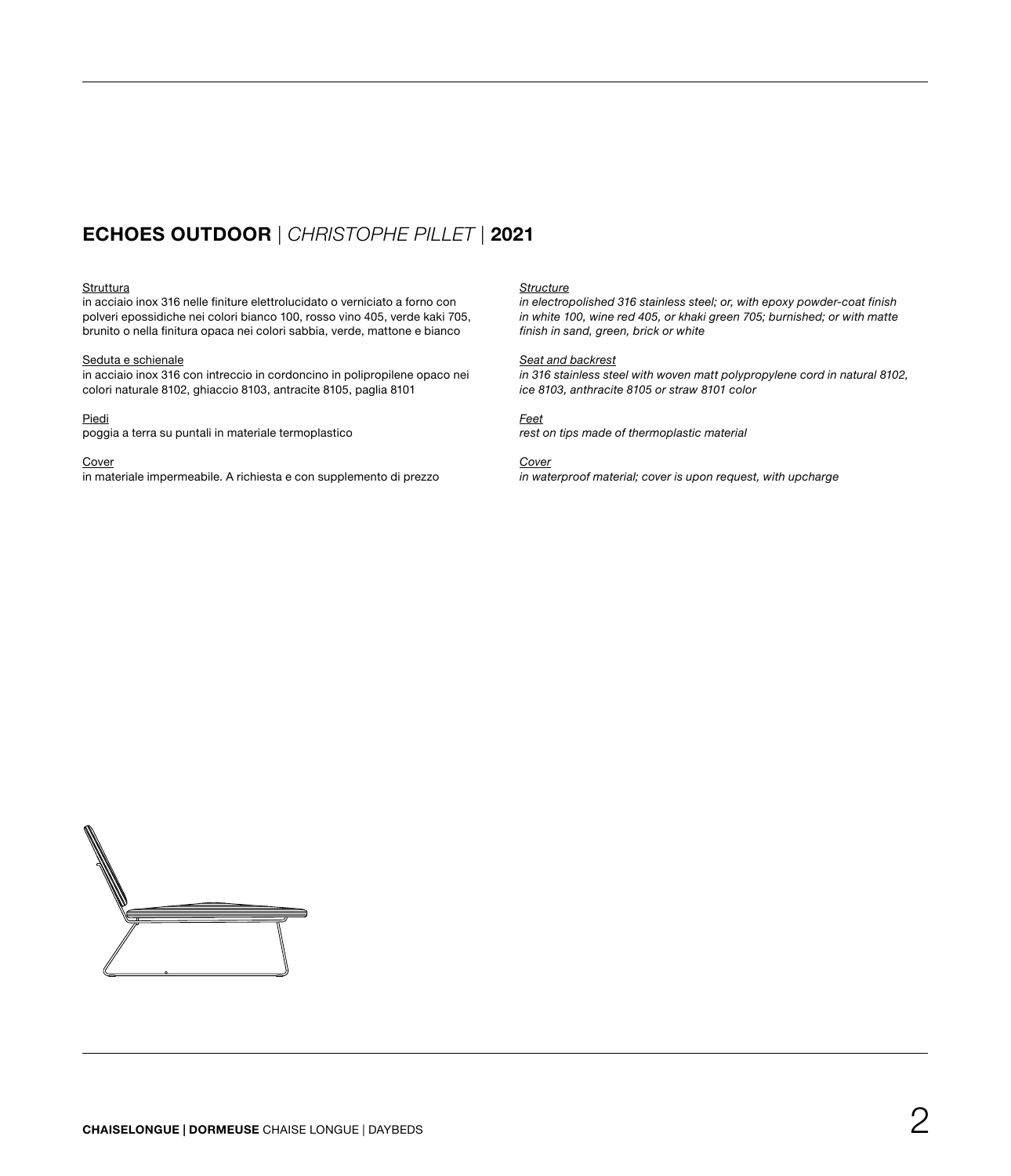